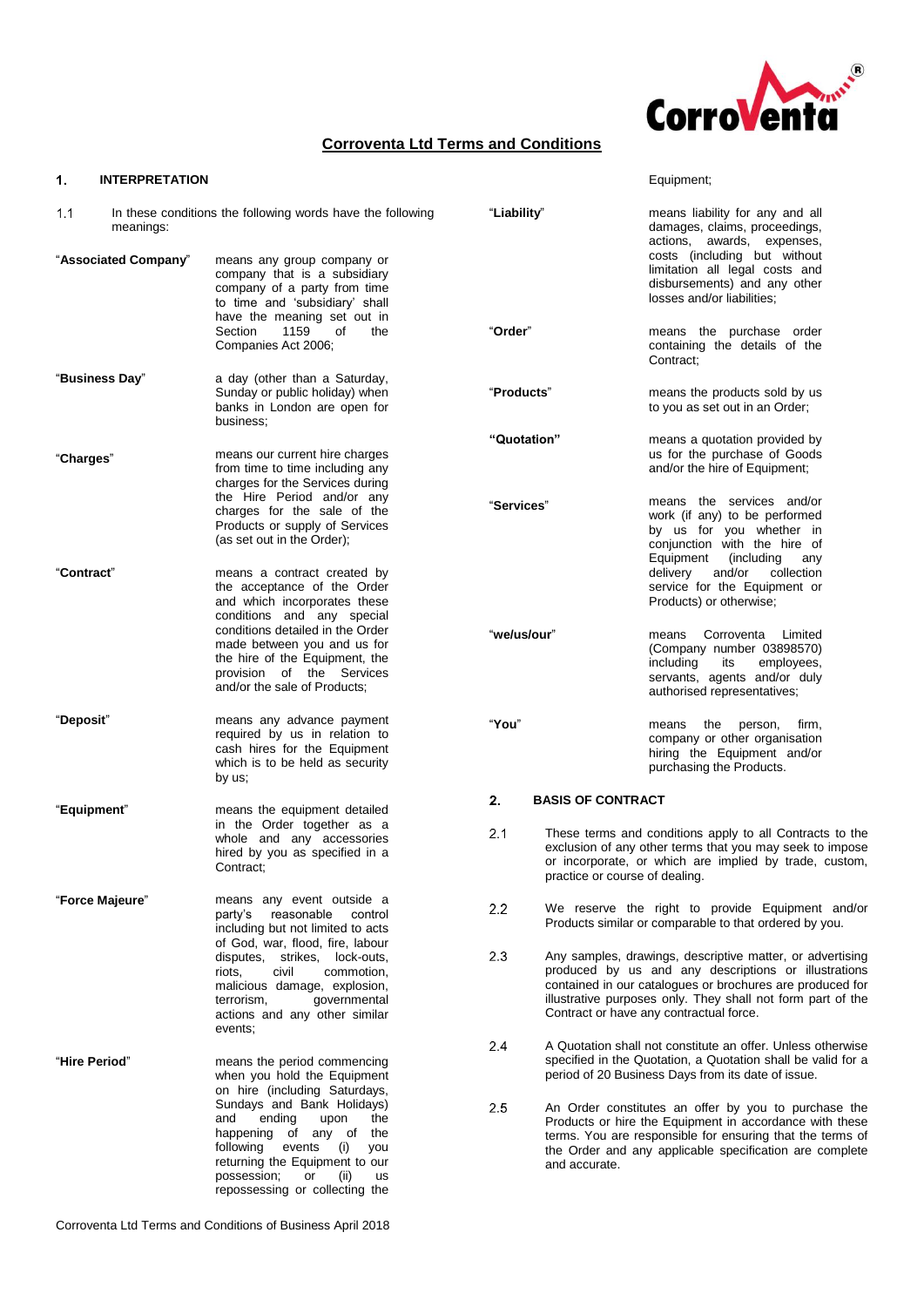

- $2.6$ The Equipment is hired subject to it being available for hire at the time you request it. We will not be liable for any loss suffered by you as a result of the Equipment being unavailable for hire.
- You shall obtain and comply with all permissions,  $27$ consents and licences required for the Equipment under any statute, regulation or by-law.
- $2.8$ Hires to individuals or partnerships of 3 individuals or less (or other unincorporated body of individuals) shall not be for a period of more than 3 months. You shall return the Equipment to us on or before the last day of such three month period.

#### **PRICE AND PAYMENT**  $\mathbf{R}$

- $3.1$ The Charges for the Products or Equipment shall be set out in the Order, or, if no price is quoted, our retail price for the Products or Equipment in force as at the date of Order.
- $3.2$ We may, by giving notice to you at any time before delivery, increase the price of the Products to reflect any increase in the cost of the Products that is due to:
	- $3.2.1$ any factor beyond our control (including, increases in carriage, freight and insurance and other transit costs, increases in taxes and duties, and increases in labour, materials and other manufacturing costs);
	- $3.2.2$ any request by you to change the delivery date(s), quantities or types of Products or Equipment ordered, or the specification; or
	- $3.2.3$ any delay caused by any of your instructions or failure by you to give us adequate or accurate information or instructions.
- $3.3$ Where a Deposit is required for the Equipment it must be paid before you hire the Equipment.
- $3.4$ You shall pay the Charges for Equipment from the date specified in the Order and will continue paying the Charges during the Hire Period until you have returned the Equipment to us. All time during the Hire Period is chargeable and the Charges may be payable on non Business Days.
- $3.5$ Payment of any Charges or any other sums due under this Contract shall be made in full and cleared funds within 30 days of the date of invoice.
- 3.6 All Charges are, unless otherwise stated, exclusive of any applicable VAT.
- $3.7$ Prompt payment under a Contract shall be of the essence. Payment shall not be deemed to be made until we have received either cash or cleared funds in respect of the full amount outstanding.
- $3.8$ Without prejudice to any of our other rights, if you fail to make any payment in full on the due date we may charge you interest on the amount unpaid at the rate of 8% per annum above the Bank of England's base rate from time to time. Such interest shall accrue on a daily basis from the due date until actual payment of the overdue amount, whether before or after judgment. We may also suspend

Corroventa Ltd Terms and Conditions of Business April 2018

the provision of the Services to you or any of your Associated Companies.

3.9 You shall pay all sums due to us under each Contract without any set-off, deduction, counterclaim and/or any other withholding of monies.

#### $\overline{4}$ . **RISK, TITLE, OWNERSHIP AND INSURANCE**

- $4.1$ If you have purchased Products then risk in the Products shall pass to you following delivery in accordance with these terms.
- $4.2$ Ownership of any Products remains with us until all monies payable by you (or any of your Associated Companies) under the Contract or any other contract between us (or any of our Associated Companies) and you (or any of your Associated Companies) have been paid in full and cleared funds.
- $4.3$ Until title to the Products has passed to you, you shall:
	- $4.3.1$ store the Products separately from all other goods held by you so that they remain readily identifiable as our property;
	- 4.3.2 not remove, deface or obscure any identifying mark or packaging on or relating to the Products;
	- maintain the Products in satisfactory  $4.3.3$ condition and keep them insured against all risks for their full price from the date of delivery;
	- 4.3.4 give us such information relating to the Products as we may require from time to time.
- $\overline{44}$ If you are hiring Equipment then risk in the Equipment will pass to you immediately when the Equipment leaves our physical possession or control.
- 4.5 Risk in the Equipment will not pass back to us from you until the Equipment is returned to our physical possession.
- 4.6 Ownership of the Equipment remains with us at all times. You have no right, title or interest in the Equipment except that it is hired to you.
- $4.7$ You must not deal with the ownership or any interest in the Equipment. This includes but is not limited to selling, assigning, mortgaging, pledging, charging, securing, hiring, withholding, exerting any right to withhold, disposing of and/or lending.

#### 5. **DELIVERY, COLLECTION AND SERVICES**

- $5.1$ If you purchased Products from us then we shall deliver the Products to the location set out in the Order ("**Delivery Location**") at any time after we notify you that your Order is ready.
- $5.2$ Delivery of the Products shall be completed on the Products' arrival at the Delivery Location.
- 5.3 If you hired Equipment then you shall collect the Equipment from us and return it to us at the end of the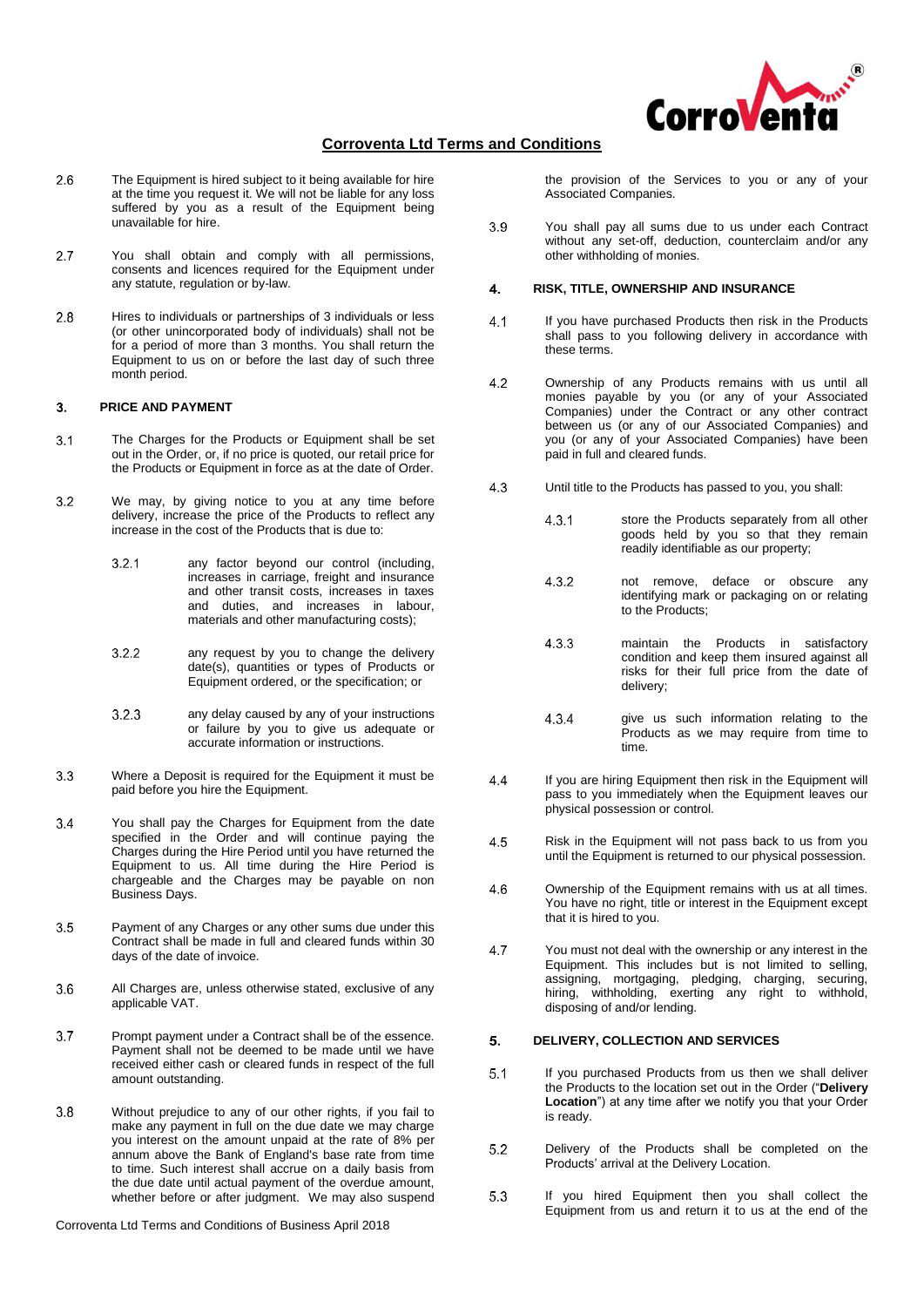

 $6.1.8$ 

Hire Period. If we agree to deliver or collect the Equipment to and/or from you, we will charge our standard delivery cost from time to time.

- $5.4$ Any dates quoted for delivery are approximate only, and the time of delivery is not of the essence. Without prejudice to the generality of the foregoing, we shall not be liable for any delay in delivery of the Products or Equipment that is caused by a Force Majeure Event or your failure to provide us with adequate delivery instructions or any other instructions that are relevant to the supply of the Products or Equipment.
- 5.5 You will allow and/or procure sufficient access to and from the relevant site and procure sufficient loading space, facilities, equipment and access to power supplies and utilities for our employees, sub-contractors and/or agents to allow them to carry out the Services. You will ensure that the site where the Services are to be performed is cleared and prepared before the Services are due to commence.
- 5.6 You shall pay for any lifting or special apparatus required for the siting of the Equipment.
- $5.7$ If any Services are delayed, postponed and/or cancelled due to your failure to comply with your obligations under the Contract, you will be liable to pay additional standard charges from time to time for such delay, postponement and/or cancellation except where the delay is due to Force Majeure.

### 6. **CARE OF EQUIPMENT**

- $6.1$ You shall:
	- $6.1.1$ not deface or remove any labels from and/or interfere with the Equipment, their working mechanisms or any other parts of them;
	- take reasonable care of the Equipment and 6.1.2 keep them properly maintained and only use them for their proper purpose in a safe and correct manner in accordance with any operating and/or safety instructions provided to or supplied to you and any applicable law or regulations;
	- $6.1.3$ notify us immediately and in any event within 24 hours after any breakdown, loss and/or damage to the Equipment or of any accident resulting in death, personal injury or damage to property;
	- $6.1.4$ take suitable and proper safety measures to protect the Equipment from theft, damage and/or other risks;
	- $6.1.5$ notify us of any change of your address and upon our request provide details of the location of the Equipment;
	- permit us at all reasonable times to inspect 6.1.6 the Equipment including procuring access to any property where the Equipment is situated;
	- $6.1.7$ keep the Equipment at all times in your possession and control and not remove the

<span id="page-2-1"></span><span id="page-2-0"></span>Corroventa Ltd Terms and Conditions of Business April 2018

Equipment from the United Kingdom without our prior written consent;

be responsible for the conduct and cost of any testing, examinations and/or checks in relation to the Equipment required by any legislation, best practice and/or operating instructions, except to the extent that we have agreed to provide them as part of any Services;

- 6.1.9 not do or omit to do anything which will or may be deemed to invalidate any policy of insurance related to the Equipment;
- $6.1.10$ not continue to use Equipment where it has been damaged;
- 6.1.11 where the Equipment requires fuel, oil and/or electricity ensure that the proper type and/or voltage is used and that, where appropriate, the Equipment is properly installed by a qualified and competent person.
- $6.2$ You must return the Equipment in good working order and condition (fair wear and tear excepted) in a clean condition together with all other documents relating to the Equipment.
- 6.3 It is your responsibility to check the Equipment on each occasion before use. Final determination of the suitability of the Equipment for your specific use is your responsibility and you must assume all risk and liability in this regard.

### **BREAKDOWN OF EQUIPMENT**  $\overline{7}$ .

- Allowance will be made in relation to the Charges for any  $7.1$ non-use of the Equipment due to breakdown caused by the development of an inherent fault and/or fair wear and tear provided that you inform us as soon as practicable of the breakdown.
- 7.2 You shall be responsible for all expenses, loss (including loss of Charges) and/or damage suffered by us arising from any breakdown of the Equipment due to your negligence, misdirection and/or misuse of the Equipment.
- $7.3$ You will ensure that all routine maintenance as set out in the instructions for the Equipment is carried out.
- $7.4$ If we require access to the Equipment for the purposes of an inspection then you shall grant us such access and/or make the Equipment available to us.
- 7.5 You must not repair or attempt to repair the Equipment without our prior written consent.

### <span id="page-2-2"></span>**LOSS OR DAMAGE TO THE EQUIPMENT** 8.

 $8.1$ If the Equipment is returned in damaged, unclean and/or defective state (except where due to fair wear and tear and/ or an inherent fault in the Equipment) you shall be liable to pay us for the cost of any repair and/or cleaning required to return the Equipment to a condition fit for rehire.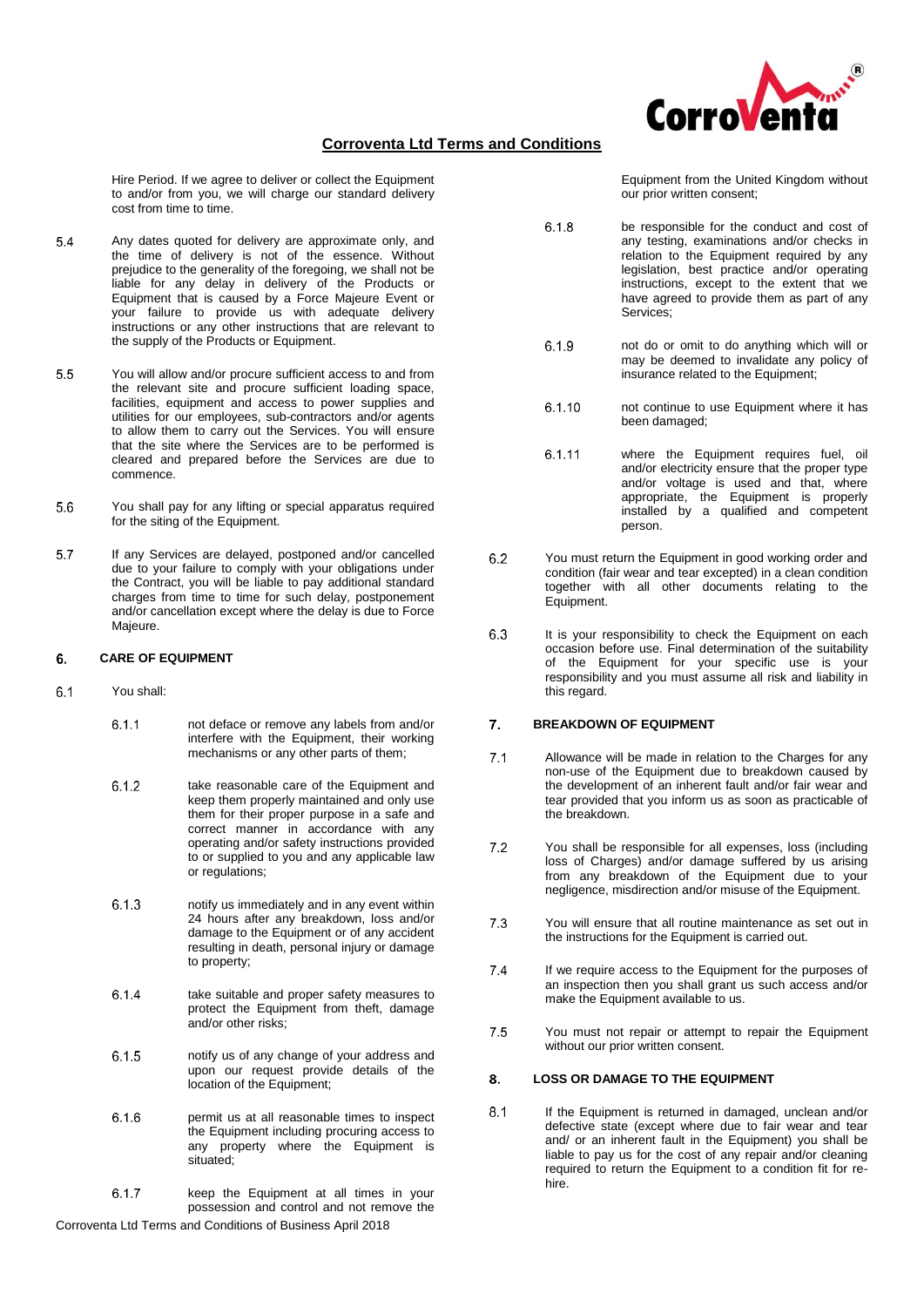

 $10.1.8$ 

- <span id="page-3-0"></span> $8.2$ You will pay to us the replacement cost of any Equipment (on a new for old basis) which is lost, stolen and/or damaged beyond economic repair during the Hire Period.
- 8.3 You will pay to us our costs which we may incur in recovering any lost or stolen Equipment.
- You shall pay the Charges for the Equipment up to and 8.4 including the date you notify us that the Equipment has been lost, stolen and/or damaged beyond economic repair. From that date until we have replaced such Equipment (or retrieved any lost or stolen Equipment), you shall pay, as a genuine pre-estimate of lost profit, a sum as liquidated damages being equal to two thirds of the Charges that would have applied for such Equipment for that period. We shall use our reasonable commercial endeavours to purchase replacements for such Equipment as quickly as possible using the monies paid under Section [8.2.](#page-3-0)
- 8.5 You agree that where you are in breach of Section [6.1.5](#page-2-0) or Section [6.1.7,](#page-2-1) we shall be entitled to treat the Equipment as lost and the provisions of this Section [8](#page-2-2) shall apply.

#### 9. **TERMINATION BY NOTICE**

- $9.1$ If the Hire Period has a fixed duration, subject to the provisions of Section 10 neither party shall be entitled to terminate the Contract before the expiry of that fixed period unless by agreement.
- $9.2$ If the Hire Period does not have a fixed duration either party may terminate the Contract upon giving 7 days written notice to the other party.

#### $10.$ **DEFAULT**

- $10.1$ If you:
	- $10.1.1$ fail to make any payment to us when due; or
	- $10.1.2$ breach the terms of the Contract and, where the breach is capable of remedy, have not remedied the breach within 14 days of receiving notice requiring the breach to be remedied;
	- persistently breach the terms of the  $10.1.3$ Contract;
	- $10.1.4$ provide incomplete, materially inaccurate or misleading facts and/or information in connection with the Contract;
	- 10.1.5 attempt to pledge, charge or create any form of security over any Equipment;
	- 10.1.6 cease or threaten to cease to carry on business;
	- 10.1.7 being an individual or partnership, have a bankruptcy petition presented against you or compound with or come to an arrangement with your creditors, enter into an individual voluntary arrangement or suffer any similar action in any jurisdiction;
- being a company, enter into voluntary or<br>compulsory liquidation, have an liquidation, have an administrator or administrative receiver appointed over all or any of your assets, or compound with or come to an arrangement with your creditors or enter into a company voluntary arrangement, any attachment order is made against you, any distress, execution or other legal process is levied on any of your property or you suffer any similar action in any jurisdiction;
- $10.1.9$ have circumstances in which we reasonably believe that any of the events mentioned in Sections 10.1.7 or 10.1.8 above is about to occur and we notify you of this belief;
- 10.1.10 appear reasonably to us due to your credit rating to be financially inadequate to meet your obligations under the Contract;
- 10.1.11 appear reasonably to us to be about to suffer any of the above events:

then we shall have the right, without prejudice to any other remedies, to exercise any or all of the rights set out in Section 10.2 below.

- $10.2$ If any of the events set out in Section 10.1 above occurs in relation to you then:-
	- $10.2.1$ we may require you to deliver up any Equipment or Products where title in such Equipment or Products hasn't passed;
	- $10.2.2$ we may enter, without prior notice, any of your premises (or premises of third parties with their consent) where the Equipment and/or Products may be and repossess any Equipment and/or Products where title hasn't passed;
	- $10.2.3$ we may withhold the performance of any Services or provision of Equipment or Products under this and/or any other Contract between you (or any of your Associated Companies) and us (or any of our Associated Companies);
	- 10.2.4 we may immediately cancel, terminate and/or suspend without Liability to you the Contract and/or any other contract between you (or any of your Associated Companies) and us (or any of our Associated Companies);
	- 10.2.5 any credit period in relation to payment of the Charges shall be accelerated and all sums, all monies owed by you (or any of your Associated Companies) to us (or any of our Associated Companies) under this Contract or any other Contract between you (or any of your Associated Companies) and us (or any of our Associated Companies) shall immediately become due and payable.
- $10.3$ Any right of repossession of the Equipment and/or Products shall not affect our right to recover from you (or any of your Associated Companies) any monies due under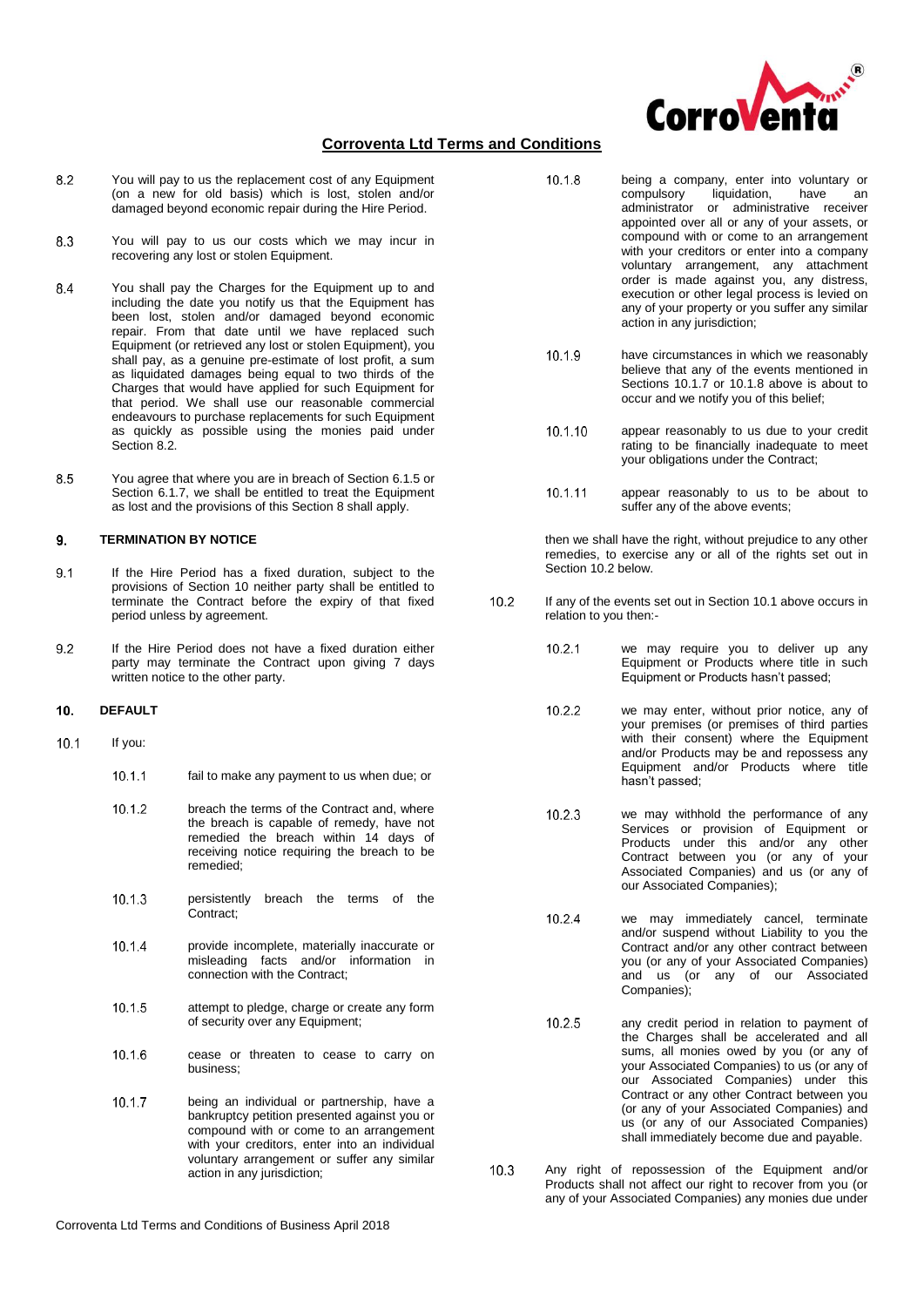

the Contract or any other contract between you (or any of your Associated Companies) and us (or any of our Associated Companies) and/or any damages in respect of any breach which occurred prior to repossession of the Equipment and/or Products.

- 10.4 Upon termination of the Contract you shall immediately:
	- $10.4.1$ at your expense, return the Equipment to us or make the Equipment available for us to collect; and
	- pay to us (or any of our Associated 10.4.2 Companies), in full and cleared funds, all outstanding Charges and/or any other sums payable under the Contract or any other contract between us (or any of our Associated Companies) and you (or any of your Associated Companies).

#### $11.$ **LIMITATION OF LIABILITY**

- All warranties, representations, terms, conditions and  $111$ duties implied by law relating to fitness, quality and/or adequacy are excluded to the fullest extent permitted by law.
- $11.2$ If we are found to be liable in respect of any loss or damage to your property the extent of our Liability will be limited to the retail cost of replacement of the damaged property.
- Any defective Equipment and/or Products must be 11.3 returned to us at your expense for inspection before we have any Liability for defective Equipment and/or Products.
- $11.4$ We shall have no Liability resulting from or contributed to by your continued use of defective Equipment and/or Products after a defect has become apparent or suspected or should reasonably have become apparent to you.
- 11.5 We shall have no Liability to you to the extent that you are covered by any policy of insurance and you shall ensure that your insurers waive any and all rights of subrogation they may have against us.
- 11.6 We shall have no Liability to you whether arising in contract, tort (including negligence) or otherwise for any:-
	- 11.6.1 loss of revenue,
	- 11.6.2 loss of profit,
	- 11.6.3 loss of anticipated saving,
	- 11.6.4 loss of goodwill;
	- 11.6.5 loss of reputation;
	- 11.6.6 economic and/or other similar losses;
	- 11.6.7 special damages, indirect losses and/or consequential losses; and/or
- 11.6.8 business interruption, loss of business, contracts and/or opportunity.
- 11.7 Our total Liability to you under and/or arising in relation to any Contract (whether in contract, tort (including negligence) or otherwise) shall not exceed 5 times the amount of the Charges or the sum of £1,000, whichever is the higher, under that Contract. To the extent that any of our Liability to you would be met by our insurance then our Liability shall be extended to the extent that such Liability is met by such insurance.
- 11.8 Nothing in this Contract shall exclude or limit our Liability for death or personal injury due to our negligence nor exclude or limit any other type of Liability which it is not permitted to exclude or limit as a matter of law.

### **12 GENERAL**

- 12.1 You shall not, and shall procure that your directors, employees, agents, representatives, contractors or subcontractors shall not engage in any activity, practice or conduct which would constitute an offence under the Bribery Act 2010. You shall have in place adequate procedures designed to prevent any person working for or engaged by you or any other third party in any way connected to the Contract, from committing offences of corruption or bribery. Breach of this Section 12.1 shall entitle us to terminate with immediate effect.
- 12.2 Upon termination of the Contract any clauses that are expressly or impliedly intended to stay in effect shall do so.
- 12.3 The hiring of each piece of Equipment in the relevant Hire Period shall form a distinct Contract which shall be separate to any other Contract relating to other Equipment.
- 12.4 You shall be responsible for compliance with all relevant legislation and regulations issued by Government or local authorities.
- 12.5 You agree to indemnify and keep indemnified us against any Liability suffered by us and arising from or due to your breach of contract, tort (including negligence) and/or any breach of statutory duty and/or any claim from a third party for injury to person or property arising from your use or storage of the Equipment.
- 12.6 No waiver by us of any breach of this Contract shall be considered as a waiver of any subsequent breach of the same provision or any other provision.
- 12.7 If any provision of the Contract is held by any competent authority to be unenforceable, in whole or in part, the validity of the other provisions of this Contract and the remainder of the affected provision shall be unaffected and shall remain in full force and effect.
- 12.8 We shall have no Liability to you for any delay and/or non-performance of a Contract to the extent that such delay is due to Force Majeure. If we are affected by Force Majeure then the time for